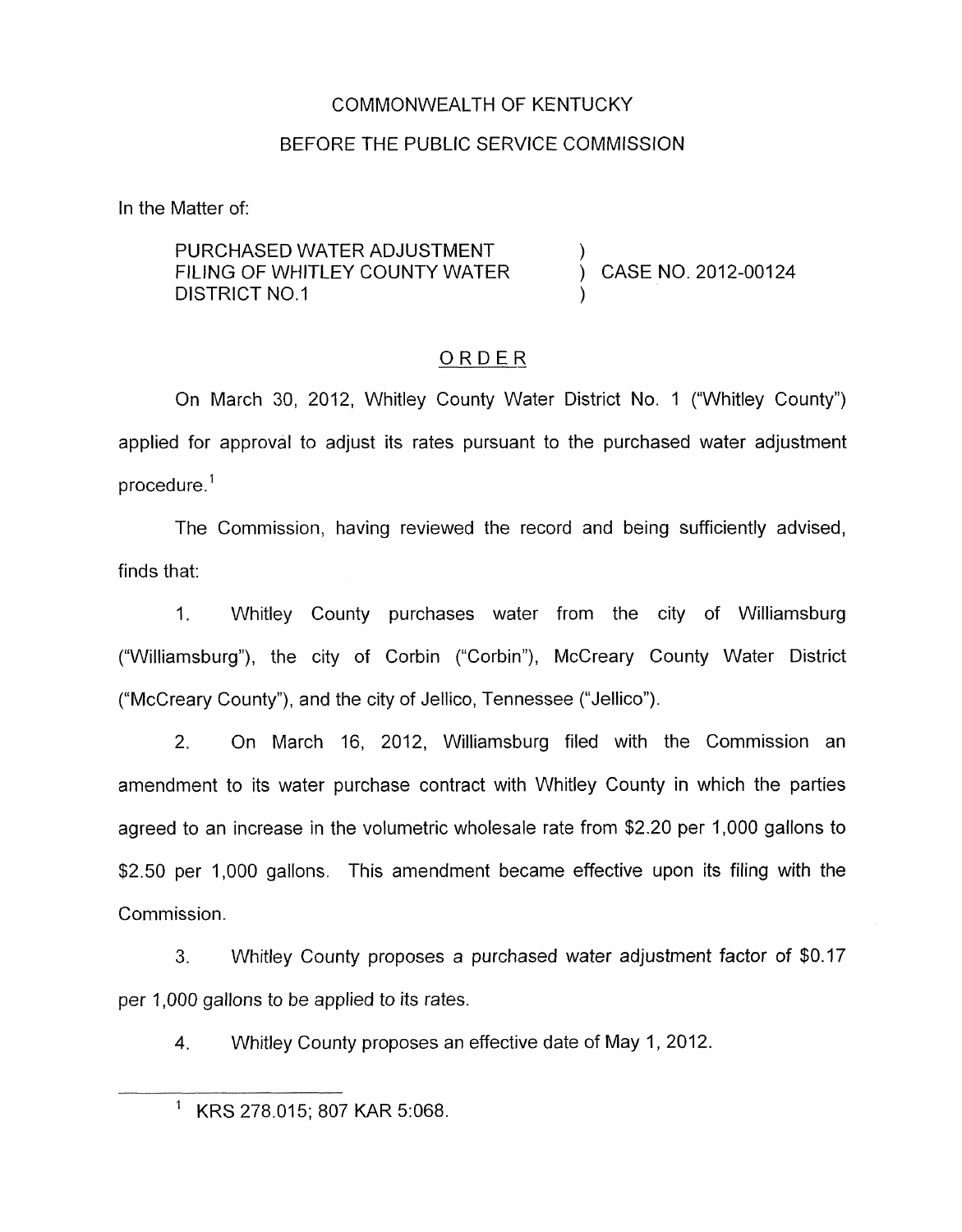5. During the 12 months ending February 29, 2012, Whitley County purchased 96,322,000 gallons of water from Williamsburg, 79,601,000 gallons of water from Corbin, 4,805,800 gallons of water from McCreary County, and 37,537,600 gallons of water from Jellico. It sold 170,766,800 gallons of water during the same period.

6. The purchased water adjustment factor of \$0.17 per 1,000 gallons is fair, just, and reasonable and should be approved.

7. The rates set forth in Appendix B to this Order are fair, just, and reasonable and should be approved for water service that Whitley County renders on and after May 1, 2012.

IT IS THEREFORE ORDERED that:

1. Whitley County's proposed rates are approved.

2. The purchased water adjustment factor of \$0.17 per 1,000 gallons as calculated in Appendix A is approved.

3. The rates in Appendix B are approved for service that Whitley County renders on or after May 1, 2012.

**4.** Whitley County's proposed tariff sheet filed with the application is approved.

| By the Commission                     |  |  |
|---------------------------------------|--|--|
| ENTERED                               |  |  |
| APR 24 2012                           |  |  |
| KENTUCKY PUBLIC<br>SERVICE COMMISSION |  |  |

ATTEST:

Case No. 2012-00124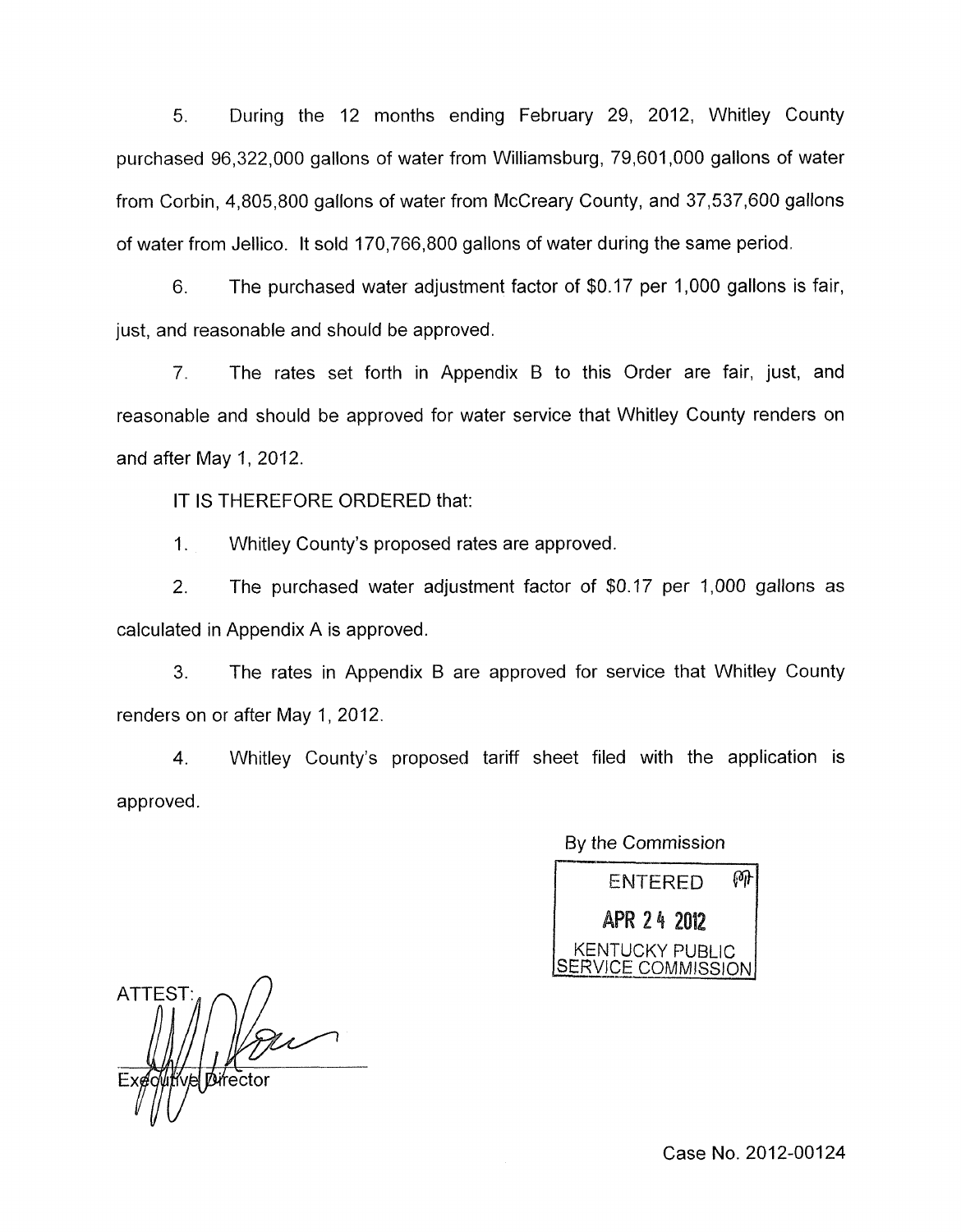# APPENDIX A

or \$0.17 per 1,000 gallons

# APPENDIX TO AN ORDER OF THE KENTUCKY PUBLIC SERVICE **COMMISSION IN CASE NO. 2012-00124 DATED APR 2 4 2012**

|                                   | New Rate         | Base Rate        |
|-----------------------------------|------------------|------------------|
| Williamsburg                      |                  |                  |
| Purchases in gallons              | 96,322,000       | 96,322,000       |
| <b>Volumetric rate</b>            | \$2.50 /1,000    | \$2.20/1,000     |
|                                   | \$240,805.00     | \$211,908.40     |
| Corbin                            |                  |                  |
| Purchases in gallons              | 79,601,000       | 79,601,000       |
| Volumetric rate                   | <b>NO CHANGE</b> | <b>NO CHANGE</b> |
|                                   |                  |                  |
| <b>McCreary County WD</b>         |                  |                  |
| Purchases in gallons              | 4,805,800        | 4,805,800        |
| <b>Volumetric rate</b>            | <b>NO CHANGE</b> | <b>NO CHANGE</b> |
|                                   |                  |                  |
|                                   |                  |                  |
| Jellico                           |                  |                  |
| Purchases in gallons              | 37,537,600       | 37,537,600       |
| Volumetric rate                   | <b>NO CHANGE</b> | <b>NO CHANGE</b> |
|                                   |                  |                  |
| Increased water cost              |                  | \$28,896.60      |
|                                   |                  |                  |
|                                   |                  |                  |
|                                   |                  |                  |
| Increased water cost              | \$28,896.60      |                  |
| Divided by gallons sold           | 170,766,800      |                  |
| Purchased water adjustment factor | \$0.1692         |                  |

 $\bar{z}$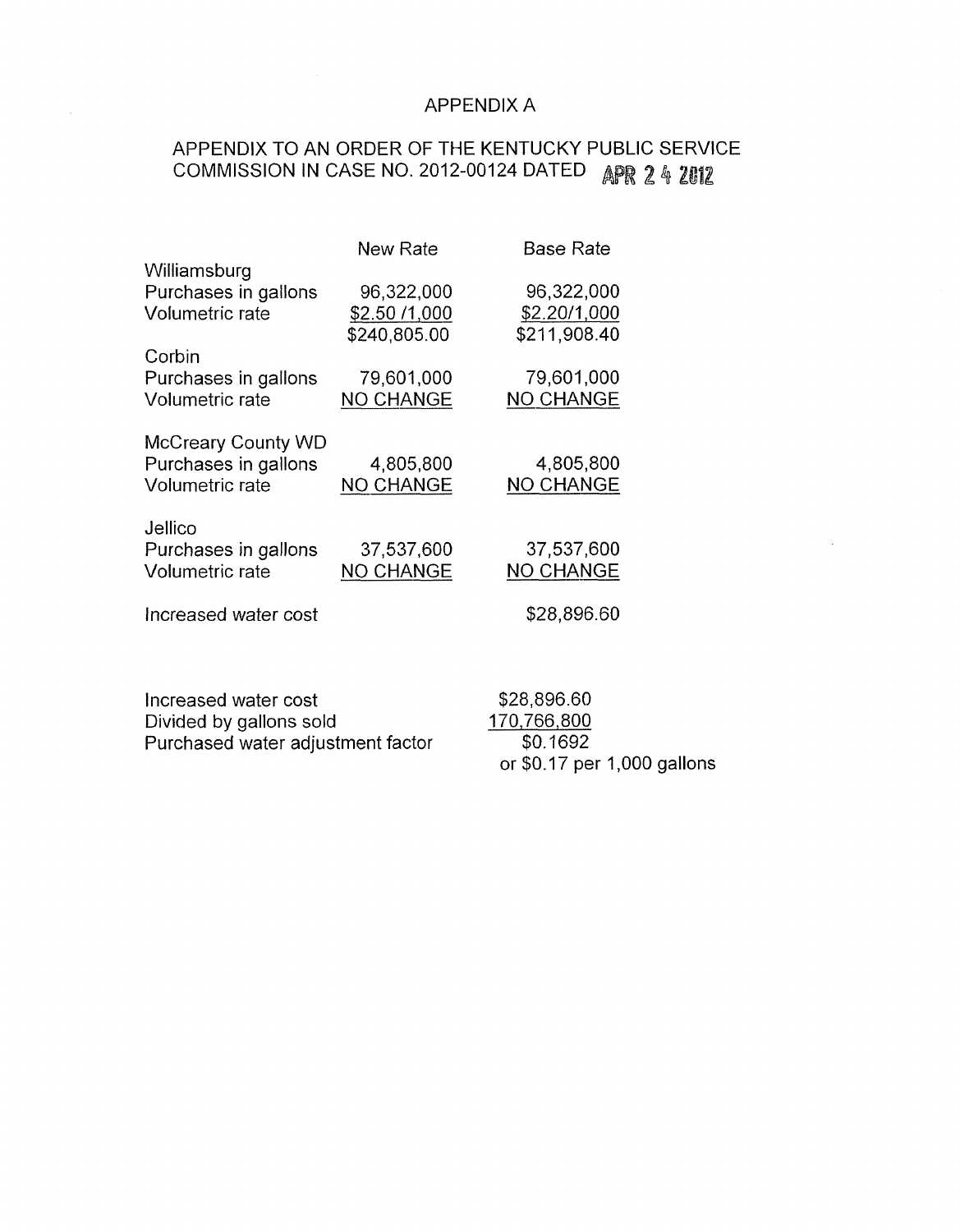### APPENDIX B

# APPENDIX TO AN ORDER OF THE KENTUCKY PUBLIC SERVICE COMMISSION IN CASE NO. 2012-00124 DATED AFR 2 4 ZUIZ

The following rates and charges are prescribed for the customers in the area served by Whitley County Water District No. 1. All other rates and charges not specifically mentioned herein shall remain the same as those in effect under authority of the Commission prior to the effective date of this Order.

## Monthly Water Rates

 $\mathcal{A}$ 

| First |                 | 1,000 gallons  |
|-------|-----------------|----------------|
| Next  |                 | 4,000 gallons  |
| Next  |                 | 95,000 gallons |
| Over  | 100,000 gallons |                |

| \$19.35 Minimum Bill   |
|------------------------|
| 6.81 per 1,000 gallons |
| 6.39 per 1,000 gallons |
| 5.84 per 1,000 gallons |